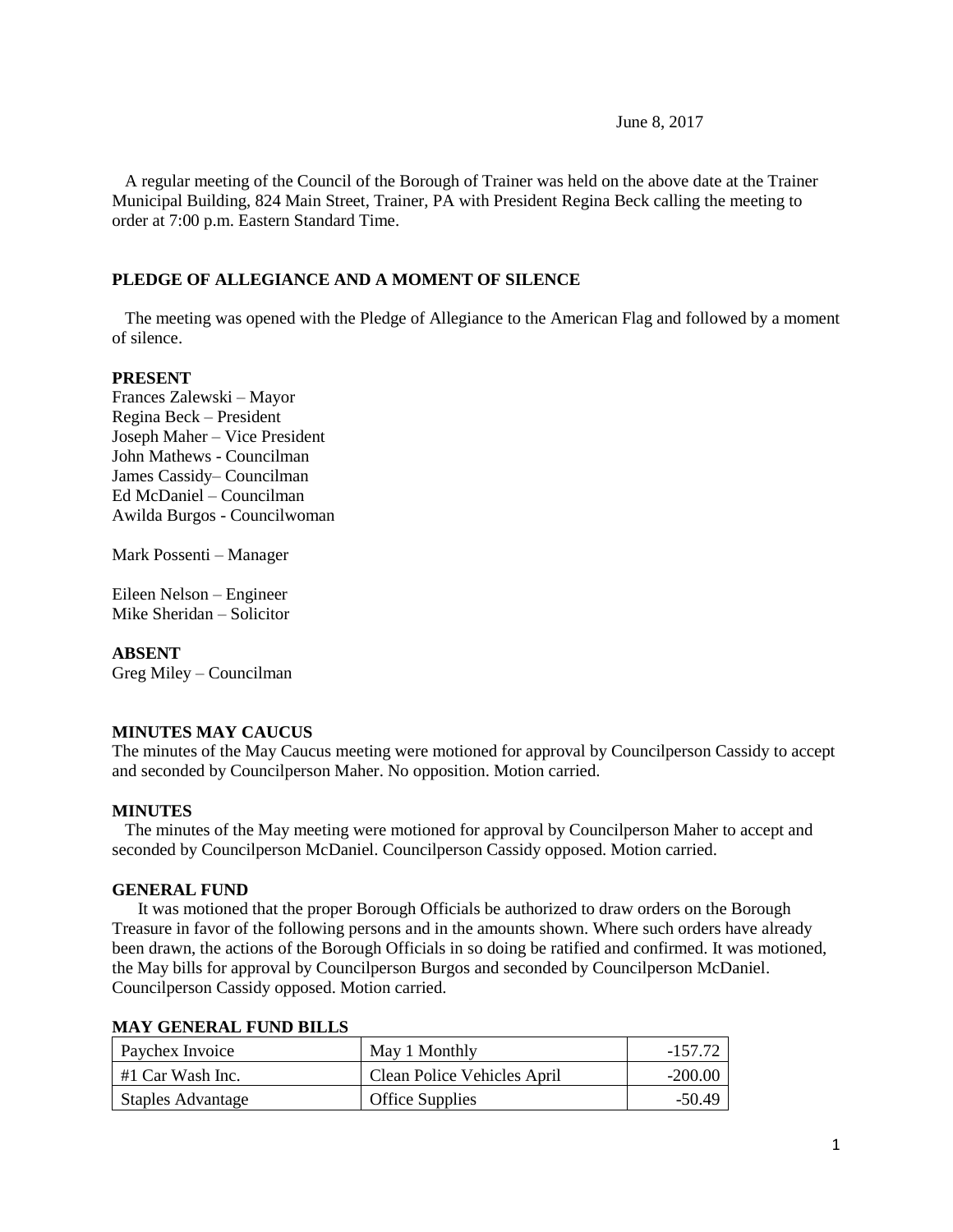| Home Depot                          | Wed killer, Playground hardware  | $-223.52$    |
|-------------------------------------|----------------------------------|--------------|
| T Frank McCall's Inc                | <b>Bldg</b> supplies             | $-140.40$    |
| PECO - Garage                       | <b>Highway Garage</b>            | $-203.40$    |
| Sunoco - SunTrak                    | Police vehicle Fuel              | $-1,508.11$  |
| A.R.D. Uniform                      | Police uniforms                  | $-87.25$     |
| De Valley Mobile Drug Testing       | Lab testing                      | $-40.00$     |
| Red the Uniform Tailor              | Police uniforms                  | $-72.60$     |
| Red the Uniform Tailor              | Police uniforms                  | $-87.69$     |
| <b>Comcast Cable</b>                | Cable services                   | $-254.28$    |
| Arthur J. Gallagher                 | <b>Tax Collector Bond</b>        | $-610.96$    |
| <b>United Concordia</b>             | <b>Dental Coverage</b>           | $-1,495.77$  |
| <b>DCIU</b>                         | <b>Health Benefits</b>           | $-23,643.94$ |
| Barbacane, Thornton & Co            | <b>Professional Services</b>     | $-7,225.00$  |
| <b>Stantec Consulting</b>           | <b>Professional Services</b>     | $-7,983.50$  |
| Chester Water - HJP                 | HJ Park                          | $-18.36$     |
| <b>Chester Water - Hydrants</b>     | Hydrants                         | $-1,195.10$  |
| <b>Steve Motel</b>                  | Refund permit fee 939 Chestnut   | $-189.00$    |
| Verizon Wireless                    | Police card reader               | $-187.13$    |
| <b>Comcast Business</b>             | Cable Phone VOIP                 | $-364.15$    |
| Carl J. Spangler, Jr.               | Health Inspections April 2017    | $-150.00$    |
| De Co Community College             | Act 180 Training                 | $-75.00$     |
| <b>B&amp;L</b> Disposal             | <b>Trash Disposal</b>            | $-6,077.00$  |
| <b>Delaware County Solid Waste</b>  | <b>Tipping Fees</b>              | $-3,020.82$  |
| PECO - Park                         | HJ Park                          | $-27.20$     |
| Peco-Penna. Ave                     | Penna. Ave.                      | $-23.73$     |
| <b>Integral Systems Corp</b>        | Computer maintenance/repair      | $-125.00$    |
| Spirit Media Group, Inc.            | <b>Advertise Public Notices</b>  | $-162.50$    |
| Talley's Garage & Towing            | <b>Police Vehicles</b>           | $-766.30$    |
| <b>Signature Emergency Products</b> | Police equipment                 | $-213.00$    |
| James Williams                      | Henry Johnson Park trees         | $-1,500.00$  |
| Paychex Invoice                     | May 12 Biweekly                  | $-129.49$    |
| Paychex Invoice                     | May 12 Detail                    | $-104.91$    |
| Manny's Welding                     | Half payment 4226 W 7th St. demo | $-9,250.00$  |
| Arthur J. Gallagher                 | Liability Insurance              | $-4,120.50$  |
| Nextel                              | Cell Phones April                | $-141.49$    |
| Possenti Consulting, LLC            | Services May                     | $-1,575.00$  |
| Marcus Hook Borough                 | Fire Station May                 | $-1,146.67$  |
| Marcus Hook Borough                 | Fire Truck May                   | $-218.23$    |
| <b>Integral Systems Corp</b>        | <b>Computer Backup</b>           | $-50.00$     |
| J. Michael Sheridan, Esq.           | Professional Services            | $-3,578.84$  |
| Delco Alarm System                  | <b>Highway Building Alarm</b>    | $-130.50$    |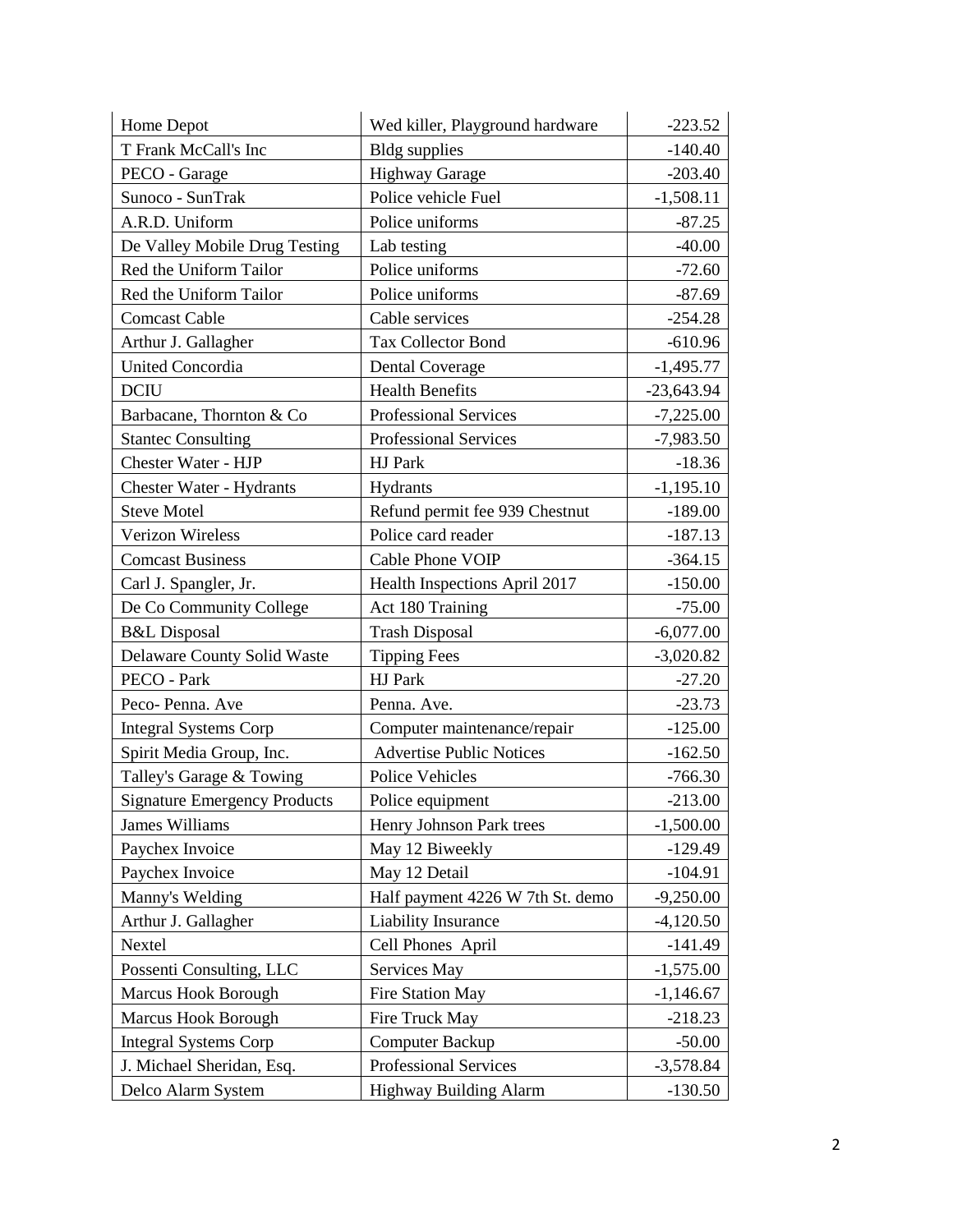| Wilson of Wallingford         | Fuel Oil Highway Garage         | $-543.27$   |
|-------------------------------|---------------------------------|-------------|
| <b>Comcast Cable</b>          | <b>Cable Services</b>           | $-287.50$   |
| <b>Excel Business Systems</b> | Main Copier Contract            | $-385.84$   |
| <b>Witmer Public Safety</b>   | Police equipment                | $-19.10$    |
| Pa One Call System, Inc.      | Monthly fax service             | $-6.35$     |
| <b>PECO</b> Street Lighting   | <b>Street Lighting</b>          | $-1,913.72$ |
| PECO - Municipal Bldg.        | Municipal Bldg                  | $-570.21$   |
| Motorist Life Insurance Co.   | Life insurance Policy-Peer      | $-753.50$   |
| Motorist Life Insurance Co.   | Life insurance Policy-Okolowski | $-727.00$   |
| PECO-Underpass Lighting       | <b>Underpass Lighting</b>       | $-29.37$    |
| Manny's Welding               | 2nd payment 4226 W 7th St. demo | $-9,250.00$ |
| Home Depot                    | <b>Memorial Day flowers</b>     | $-11.94$    |
| TD Card Services              | Web, Qbooks, Police ATV starter | $-225.05$   |
| Red the Uniform Tailor        | Police uniforms                 | $-195.62$   |
| Dark Horse Associates         | Law Enforcement Training        | $-110.00$   |

# **PAYROLL ACCOUNT**

 It was motioned by Councilperson Maher and seconded by Councilperson Mathews that Payroll for the month of May is paid. Councilperson Cassidy opposed. Motion carried.

# **MAY PAYROLL FOR ALL EMPLOYEES**

 Total payroll for the month of May \$84,246.64 Payroll includes reimbursable Police Detail

#### **LIQUID FUEL BILLS**

Liquid Fuel Bills for the month of May meeting were motioned for approval by Councilperson Mathews and seconded by Councilperson Cassidy. No opposition. Motion carried.

# **MAY LIQUID FUEL BILLS**

| Mauger & Co. | Hwy fuel                | -664.32   |
|--------------|-------------------------|-----------|
| I PECO       | <b>Traffic Lighting</b> | $-261.19$ |

# **COMMUNITY CENTER BILLS**

 Community Center Bills for May meeting were motioned for approval by Councilperson Cassidy to accept and seconded by Councilperson Mathews. No opposition. Motion carried.

## **MAY COMMUNITY CENTER BILLS**

| PECO gas                       | CC Gas/Electric  | -329.23   |
|--------------------------------|------------------|-----------|
| <b>Chester Water Authority</b> | Water            | $-105.45$ |
| <b>Banta's Bestway Trash</b>   | Dumpster removal | -60.00    |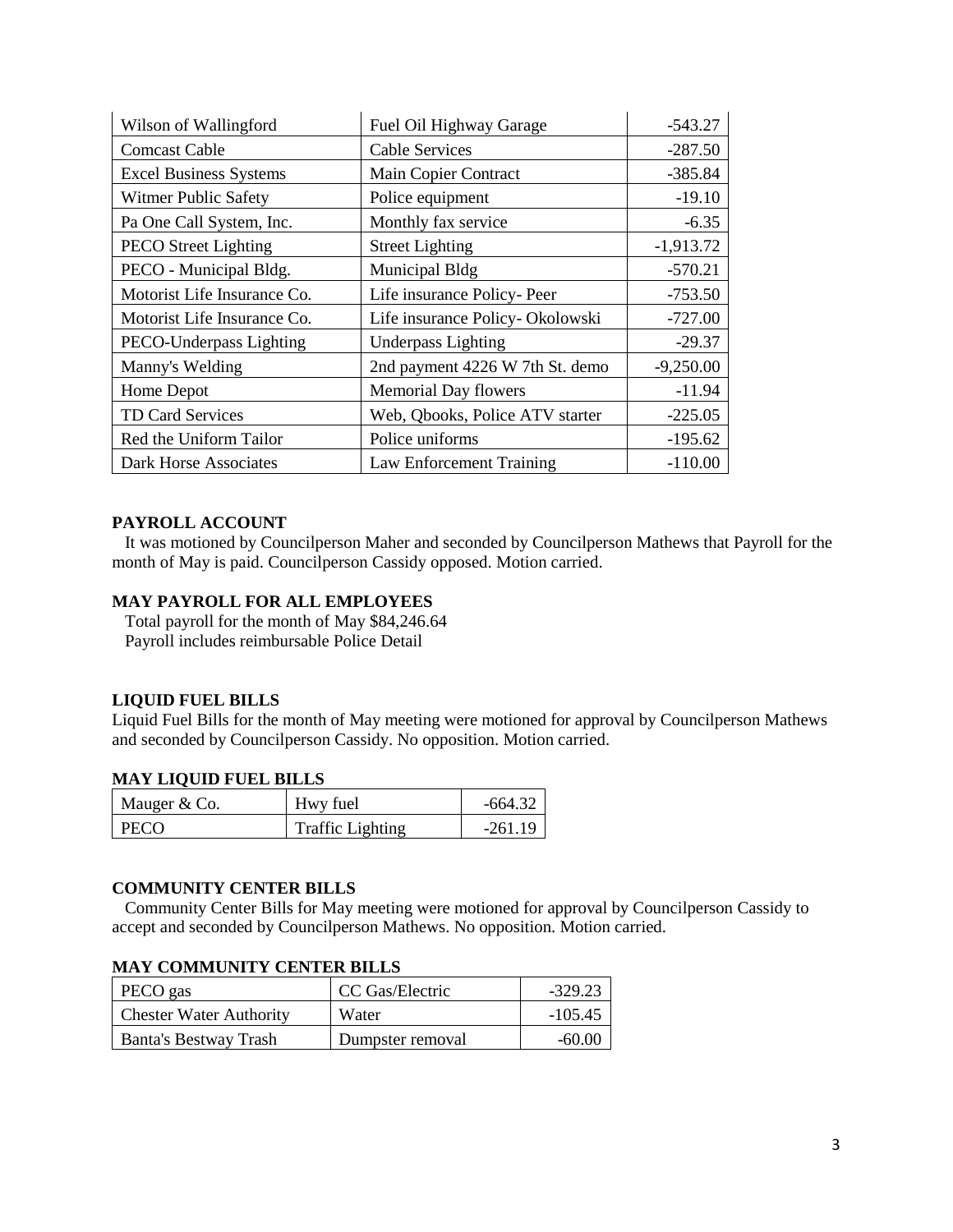# **PERMITS & LICENSE**

The Permits of the May meeting were motioned for approval by Councilperson Mathews and seconded by Councilperson Burgos. No opposition. Motion carried. **PERMITS & LICENSE – MAY**

| 9 Building permits            | \$845.00   |
|-------------------------------|------------|
| 1 Contractor license          | \$100.00   |
| 11 C/O Applications           | \$1,075.00 |
| 0 Plumbing permits            | \$0        |
| 0 Electrical permits          | \$0        |
| 1 Zoning                      | \$50.00    |
| 6 Other Permits/License       | \$675.00   |
| Amount turned over to Borough | \$7,745 00 |

# **CHESTER WATER AUTHORITY**

1 - Street Openings

Amount turned over to Borough \$125.00

# **PECO**

 0 – Street Openings Amount turned over to Borough \$0

# **DELCORA**

0 – Permits Amount turned over to Borough \$0

# **CORRESPONDENCE**

 It was motioned by Councilperson Cassidy and seconded by Councilperson Mathews that the correspondence for May be accepted and any necessary action taken. No opposition. Motion carried.

# **MAY CORRESPONDENCE**

- Received from Keystone an electronic deposits in the amount of \$219,236.32 May EIT distribution.
- Received from Keystone an electronic deposits in the amount of \$15,181.25 May LST distribution.
- Received from Delaware County Tax Claim Monthly for April and a check in the amount of \$19,728.17.
- Received from Delaware County May Monthly Transfer Report.
- Received from DEP a copy of a letter dated April 7, 2017 sent to Remediation Management in regards to Approval of Cleanup Plan.
- Received from DEP a copy of a letter dated April 26, 2017 sent to Monroe in regards to Storage Tank Program.
- Received from DEP a letter dated May 3, 2017 in regards to NPDES.
- Received from Office of Housing and Development a letter dated April 24, 2017 in regards to CDBG Urban County Qualification FY 2018-2020.
- Received from Eddystone Rail a letter dated April 24, 2017 in regards to Spill Prevention.

# **QUESTIONS AND COMMENTS FROM AUDIENCE ON CORRESPONDENCE**

None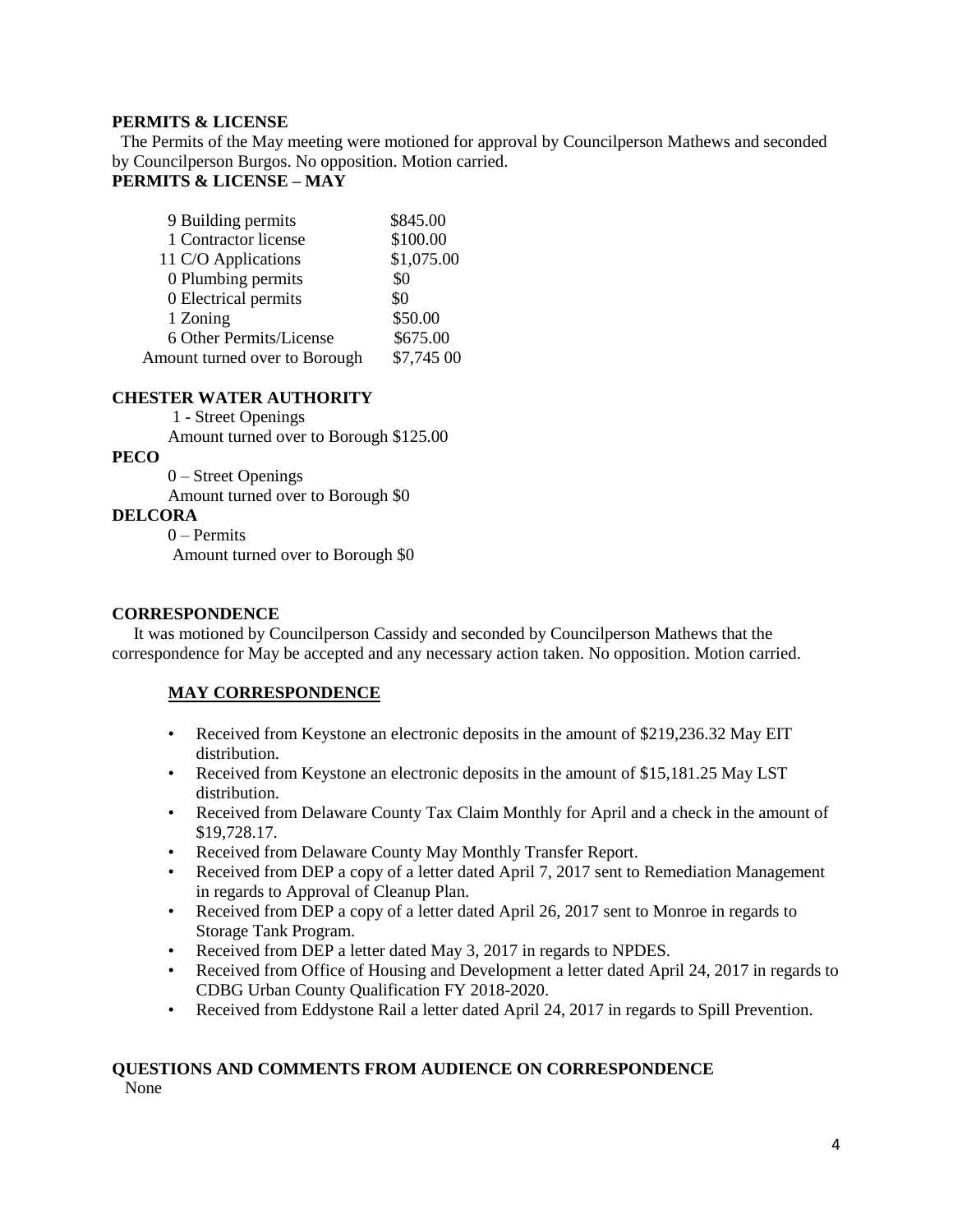# **ANY MATTERS THAT NEED COUNCILMANIC ACTION**

None

# **COMMITTEE REPORTS**

# **MAYOR**

Mayor Zalewski reported: No report

 **\*POLICE CHIEF –** Chief Priscopo: No report.

# **MANAGER**

Mark Possenti:

• Moving forward with Auditor proposals

# **FINANCE**

Councilman Maher:

• All finances on track

# **MUNICIPAL BUILDING/RECREATION**

Councilman Mathews:

- Contacted other companies and still no quotes received for repairing the parking lot.
- Jenn Frazier will start the summer activity events for kids with a BBQ on July  $1<sup>st</sup>$  from  $11 2pm$ . The events will be every Sat. for 8 weeks. Activities are free and for Trainer residents only. Donations of all kinds are welcome.
- Bacon Fest will be held in the park on Aug.  $5<sup>th</sup>$ . Vendor fee is \$20.00.
- Community Day will be September  $16<sup>th</sup>$  from  $11 3$ pm
- Hayride is scheduled for October  $21^{st}$  with a rain date of October  $28^{th}$ .

# **FIRE/PARKS/ENVIRONMENT**

Councilman Cassidy:

Welcome to Trainer's June public meeting.

Road work in Henry Johnson's Park is near complete. Personally, I am not happy with the job as it sits. The joints will be sealed tomorrow, Friday.

I am not seeing the number of rentals in the park as we used to get but this may be due to the weather. Nothing to report on playgrounds at this time. As far as I know there have been no issues.

We are expanding the Russ Cole Memorial Garden to now include engraved bricks. The cost of these bricks is \$25.00 per brick. Forms are available and one form per brick. Some are here on the table, forms that is.

When this garden is formed it was the intention to have these bricks eventually installed and remove the stone that is presently there. This is the best price I could find. We would need about 25 bricks to make it worth our time to purchase them so please get your order in ASAP so we can get this done. Other work will be done as well.

Fire House still looking for volunteers. Please consider or ask someone you know to consider.

The Holiday parade is back in Marcus Hook and they are looking for organizations to participate. It is scheduled for November 25, 2017. Contact Marcus Hook Borough Hall if your organization would like to participate. There will be cash prizes for various categories.

On the job front, Wawa is hiring as is Dollar General, Giant and Acme.

No fire report was received.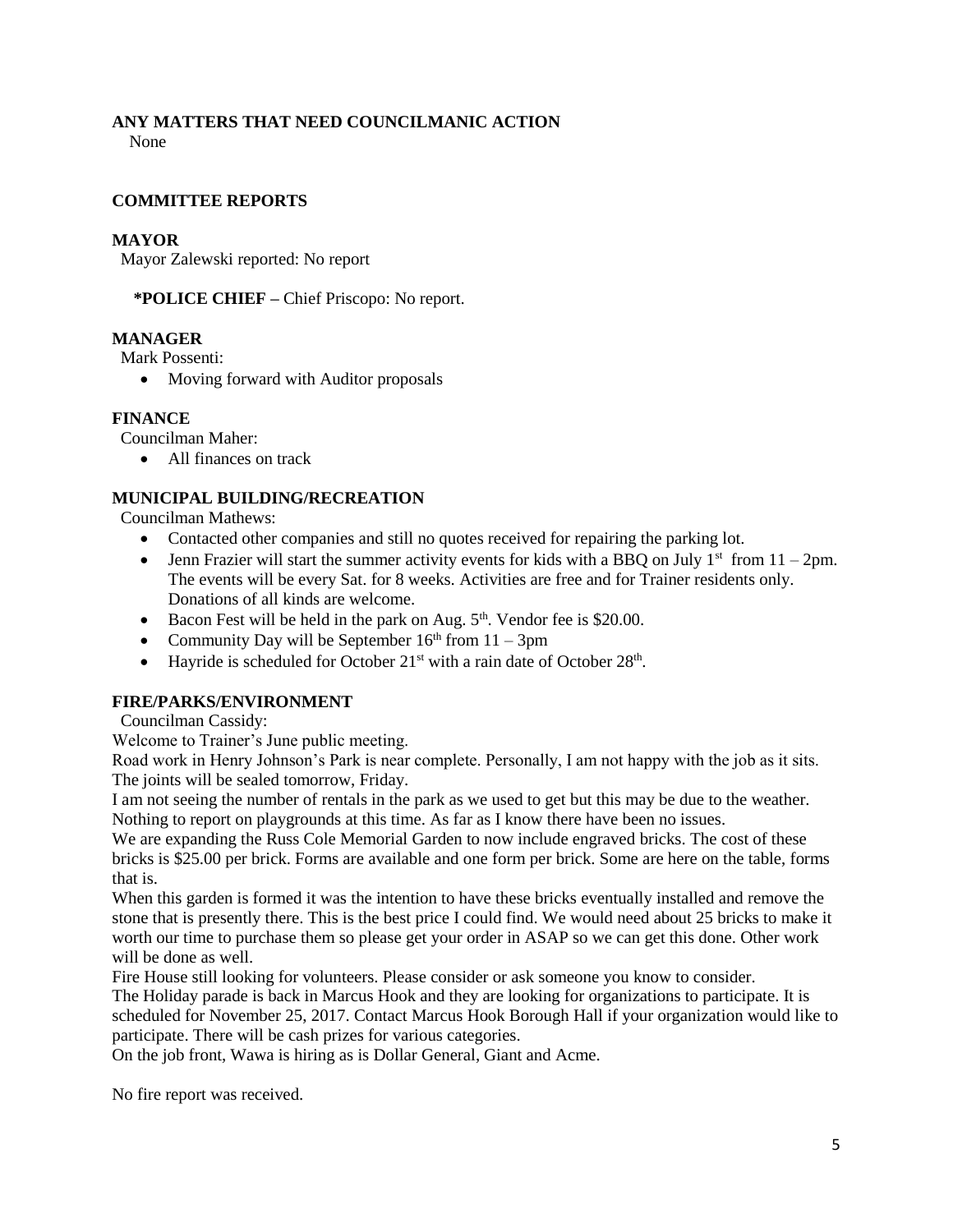## **PUBLIC SAFETY/BOH**

 President Beck read May Code Enforcement report as follows: issued 12 building permits, 1 Contractor licenses, 12 C/O's, 0 zoning permits and numerous 48 grass violation notices sent out. Occupancy and property maintenance violations.

#### **COMMUNITY OUTREACH/NEWSLETTERS**

Councilwoman Burgos:

- Able to provide breakfast for our children if someone can pick-up at Wawa in Glenolden on a regular basis beginning Monday from 9 – 11am.
- Food bank at 2<sup>nd</sup> and Norris assistance for anyone you know is in need.
- Computer classes at Borough Hall will be offered here, Marcia Kline will volunteer her time.
- Kirklands office will provide us something for our Community Day.
- Teen Night, only 5 showed up. Planning on hosting another in August, very educational so please encourage attendance for our next meeting.

#### **COMMUNITY REDEVELOPMENT**

Councilman Ed McDaniel: No report

# **HIGHWAY/STREET LIGHTS**

Councilman Miley: Absent

# **CODE ENFORCEMENT OFFICER**

Nothing to report.

# **TAX COLLECTOR**

Mark Possenti read the monthly report for May as follows: Total uncollected as of 5/31 is \$142,548.52. Total collected as of 5/31 is \$72,197.74. Total outstanding bills are 185.

#### **SCHOOL BOARD DIRECTOR**

Mary Magaw: Absent

#### **MONROE ENERGY**

Adam Gattuso: Absent

#### **ENGINEER**

Eileen Nelson:

- Motion to approve final payment to Moore for the ADA curb ramps
- Motion to approve the Nealy Blvd road project with the condition that all checks clear the bank
- Motion to award Nealy Blvd. project to A.F. Damon
- Need to know if it was approved to begin the process for a new building. Will move forward with Vicki to set up initial meeting with a committee.

**Engineer's Report** Attached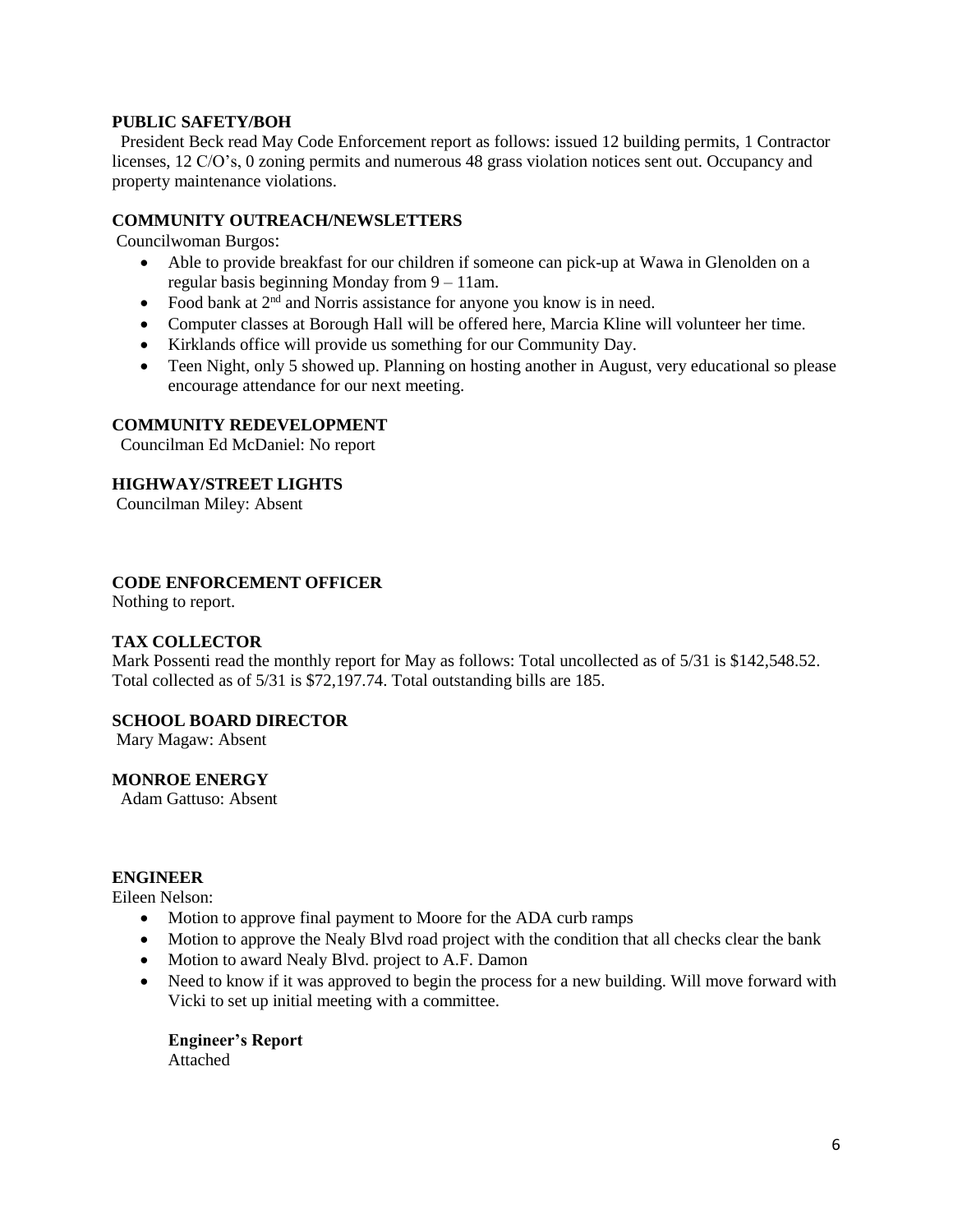# **SOLICITOR**

Mike Sheridan stated:

- Still looking into the medical reimbursement for Office Musso.
- In regards to 4121 Pennsylvania Ave. to be discussed in an Executive.
- Adopt a Resolution to award Nealy Blvd. project bid.
- Prepared and need a Motion to adopt a Resolution to accept Nealy Blvd. bid.

# **ORDINANCES**

None

# **RESOLUTIONS**

• Motion was made by Councilperson Cassidy to adopt Resolution 1033 to accept the bid for Nealy Blvd. road project to AF Damon in the amount of \$72,585.00 and seconded by Councilperson Mathews. No opposition. Motion carried.

# **OTHER ACTION ITEMS**

- Motion was made by Councilperson Maher to approve final payment to Moore for ADA curb ramp project in the amount of \$2,265.00 and seconded by Councilperson Cassidy. No opposition. Motion carried.
- Motion was made by Councilperson Maher to approve the Nealy Blvd. agreement between the Borough and Businesses with the condition that all checks cleared the bank and seconded by Councilperson Burgos. No opposition. Motion carried.

# **OLD COUNCILMANIC BUSINESS**

None

**NEW COUNCILMANIC BUSINESS** 

None

# **QUESTIONS AND COMMENTS FROM AUDIENCE**

Debbie Mervine, Forrest St. – Utility road work was done on Forrest St. The whole length of the street was not properly restored. Permits were acquired for the work and evry house. Terry Yeager, Chestnut St. – Asked why Auditors were paid so much, not in accordance with Borough Code. Solicitor Mike Sheridan will look into and respond with answer.

President Beck called an Executive meeting at 7:35 to discuss legal matters. Council came out of Executive meeting at 7:50 and resumed the regular meeting.

Questions and Comments from Audience continued:

Ralph Miles Ridge Rd. – Asked if the Memorial bricks can be purchased for any Veteran, which they can. Kim Sherman Chestnut St. – Asked when action would begin to get Justice Rescue in the Community Center. Zoning/Variance process is being looked into before we begin that process.

Asked about the Medical Marijuana facility. State application process is still pending.

There were 2 letters of intent submitted to be considered members of the Rec Board. She will re-submit.